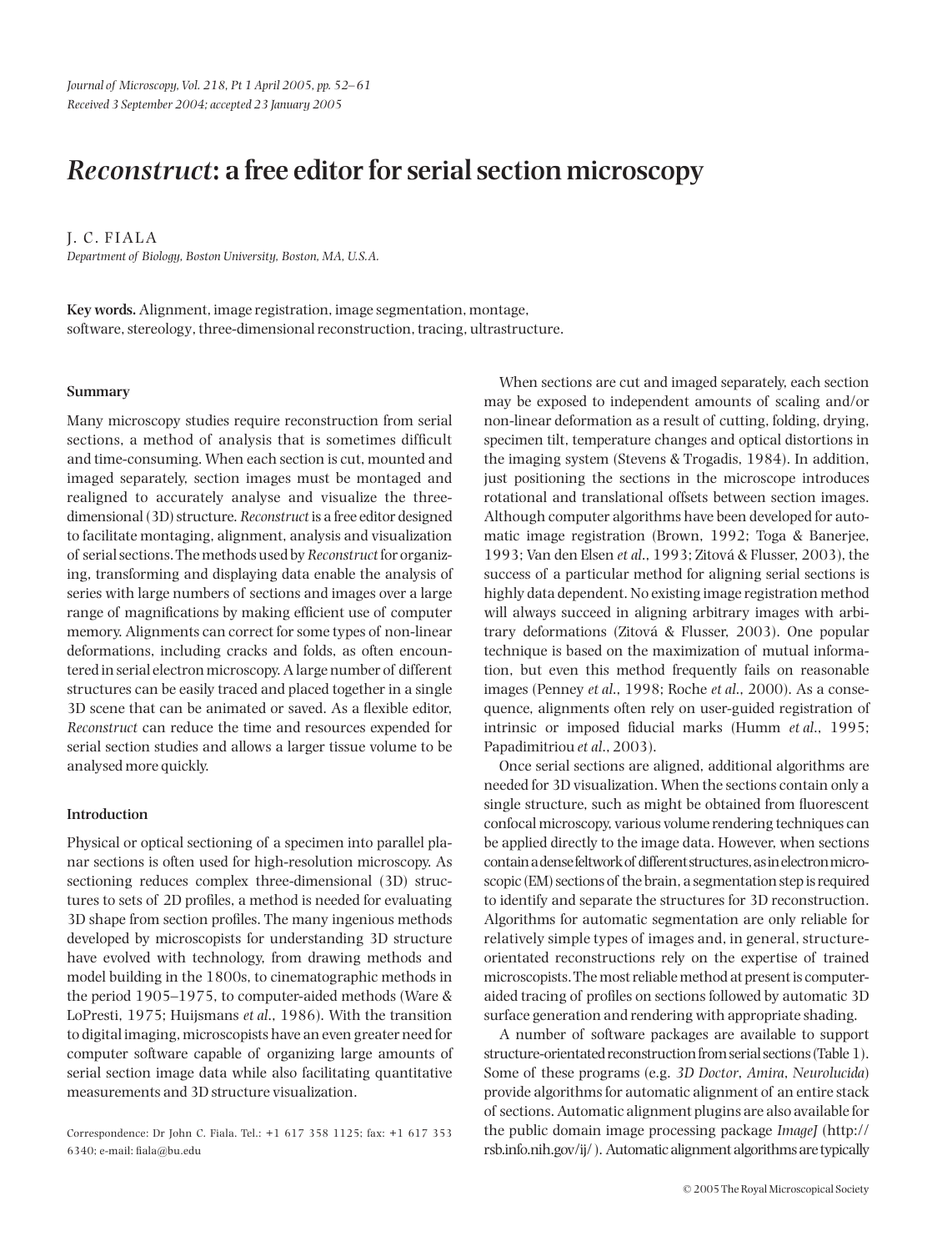| Package     | Link                | Align | Montage | Trace | Measure | 3D | Cost |
|-------------|---------------------|-------|---------|-------|---------|----|------|
| 3D Doctor   | www.ablesw.com      |       |         |       |         |    | SS.  |
| Amira       | www.amiraviz.com    |       |         |       |         |    | SS.  |
| Bioquant    | www.bioquant.com    |       |         |       |         |    | \$\$ |
| Neurolucida | www.neurolucida.com |       |         |       |         |    | SS.  |
| Reconstruct | www.synapses.bu.edu |       |         |       |         |    | free |

**Table 1.** Some software packages that include structure-orientated analysis of serial sections.

**Table 2.** Studies aided by IGL Trace/sEM Align software.

| Reference                  | Journal                 | Subject                                  |  |  |
|----------------------------|-------------------------|------------------------------------------|--|--|
| Alberio et al., 2004       | Parasitology Research   | Differentiation of Leishmania parasite   |  |  |
| Cerri et al., 2004         | J Anatomy               | Development of teeth                     |  |  |
| Cooney et al., 2002        | J Neuroscience          | Distribution of dendritic endosomes      |  |  |
| Dhanrajan et al., 2004     | Hippocampus             | Synaptic plasticity in ageing            |  |  |
| Fiala et al., 1998         | J Neuroscience          | Synaptogenesis in hippocampus            |  |  |
| Fiala et al., 2002         | Nature Neuroscience     | Dendritic spine plasticity               |  |  |
| Fiala et al., 2003         | J Comp Neurology        | Ischaemic injury to neurone dendrites    |  |  |
| Jourdain et al., 2002      | J Neuroscience          | Anoxia-induced synaptic plasticity       |  |  |
| Kirov et al., 2004         | Neuroscience            | Cold injury to neurone dendrites         |  |  |
| Leitinger & Simmons, 2002  | J Neurobiology          | Synapses in locust visual neurones       |  |  |
| Lindemann, 2001            | Nature                  | Taste receptors                          |  |  |
| Nikonenko et al., 2003     | <i>I</i> Neuroscience   | Activity-dependent synaptogenesis        |  |  |
| Ostroff et al., 2002       | Neurone                 | Dendritic polyribosomes                  |  |  |
| Peychl et al., 2002        | Frontiers in Bioscience | Apoptosis                                |  |  |
| Popov et al., 2003         | Biofizika               | 3D organization of hippocampal synapses  |  |  |
| Rowland et al., 2000       | J Neuroscience          | Synaptic structure of calyx of Held      |  |  |
| Sandi et al., 2003         | Eur J Neuroscience      | Synaptic plasticity in hippocampus       |  |  |
| Segev & London, 2000       | Science                 | Modelling of dendritic electrophysiology |  |  |
| Shepherd & Harris, 1998    | <i>I</i> Neuroscience   | Axonal varicosities in hippocampus       |  |  |
| Shepherd et al., 2002      | Proc Nat Acad Sci       | Axonal varicosities in cerebellum        |  |  |
| Shum et al., 2003          | Br J Dermatology        | Scalp biopsies                           |  |  |
| Sorra et al., 1998         | J Comp Neurology        | Dendritic spine morphology               |  |  |
| Spacek & Harris, 2004      | <i>I</i> Neuroscience   | Endocytosis in hippocampus               |  |  |
| Telgkamp et al., 2004      | Neurone                 | Synapses in cerebellar nuclei            |  |  |
| Teng & Wilkinson, 2000     | J Neuroscience          | Presynaptic endocytosis                  |  |  |
| Toni et al., 1999          | Nature                  | Synaptic plasticity in hippocampus       |  |  |
| Toni et al., 2001          | J Neuroscience          | Synaptic plasticity in hippocampus       |  |  |
| Ventura & Harris, 1999     | <i>I</i> Neuroscience   | Peri-synaptic astrocytes in hippocampus  |  |  |
| Yankova et al., 2001       | Proc Nat Acad Sci       | Estrus-related synaptogenesis            |  |  |
| Xu-Friedman et al., 2001   | J Neuroscience          | Synapses onto Purkinje neurone dendrites |  |  |
| Xu-Friedman & Regehr, 2003 | J Neuroscience          | Cerebellar glomerular synapses           |  |  |

based on cross-correlation, mutual information or related techniques, with the consequent limitations that these entail. Popular commercial packages also often include facilities for arranging multiple images within a section to form a montage (e.g. *Bioquant*, *Neurolucida*). Most packages also provide one or more methods of automatic segmentation, in addition to fundamental tools for manual tracing. Excellent 3D rendering hardware and associated graphics libraries are now standard on most computers, so 3D visualization is relatively easy once a surface of triangular patches is created from the traces.

Automatic surface generation from traced profiles is available in all structure-orientated reconstruction packages, although a variety of undisclosed methods are used.

A free software environment for browsing and editing serial section data has been under development for several years, beginning in the Image Graphics Laboratory at Children's Hospital, Boston. Two programs, *IGL Trace* and *sEM Align*, embodied the easy-to-use approach (Fiala & Harris, 2002). These programs were validated in a number of serial section studies (Table 2). A new, more versatile serial section editor,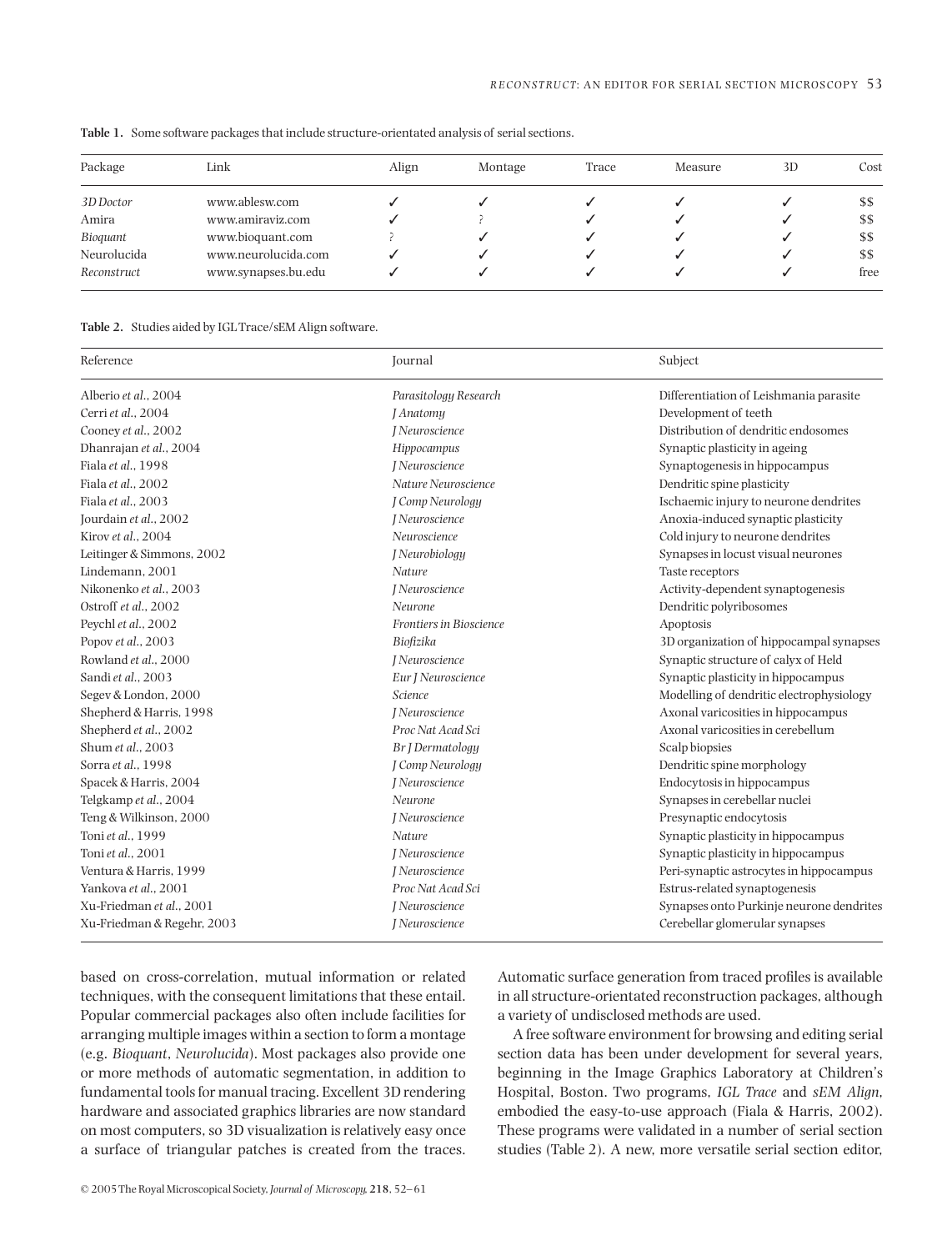*Reconstruct*, has recently been developed as a continuation of this approach. *Reconstruct* contains all the basic components for structure-orientated reconstructions in a free and open software package designed to facilitate large serial section studies efficiently. The following describes the main features of the software and the underlying methods for organizing, transforming and displaying serial section data.

# **Data representation**

Data in *Reconstruct* are organized into sections corresponding to the pieces of the specimen imaged in the microscope. Data for each section, which includes digitized microscopic images, traces drawn on the images, and transformations applied to these images and traces, are stored in a file indexed by the section number as the filename extension. The actual digital image data are not stored in the section data file; rather a reference to a corresponding digital image file (.bmp, .jpg, .tif, etc.) is stored. Information about the whole series, including userdefined options and multisection traces, is stored in a separate series data file.

*Reconstruct* uses eXtensible Markup Language (XML) to represent series and section data in an open data format. The two XML file formats are defined by Document Type Definition files that allow automatic validation and easy interoperability.

The defined XML data structures in the section file reflect the data elements of a series: transformations, domains, images and traces. When section data are accessed by the software, these XML elements are used to fill a similarly organized data structure in computer memory.

## **Accessing the data**

*Reconstruct* is designed to run in a Windows environment, using conventional mouse and keyboard input. The software can be used on a tablet PC or with a digitizing tablet as an input device, but access to a keyboard is desirable for command accelerators, incremental movements and browsing sections. The main window is a single document window that displays the images and traces for one section of the series (Fig. 1). By using the Page Up and Page Down keys, the display can be quickly advanced to adjacent sections in the series. Large sections can be quickly panned and zoomed with the mouse.

#### *Domains*

*Reconstruct*facilitates cropping, montaging, scaling and alignment of images by the user. Each image within a section is incorporated into a *domain* that has a defined boundary and independent location within the section. Cropping is achieved



**Fig. 1.** The user interface for *Reconstruct*. The main window displays a section containing two domains and one trace (filled with yellow). Reconfigurable floating windows are used to display measurements and quickly access data elements. The tools and trace palette windows have been placed in the upper left corner, while the domain and trace list windows are at the lower right. Additional windows not shown: the list of sections, section thumbnails, the list of objects, the 3D scene, the list of *z*-traces and the list of interobject distances.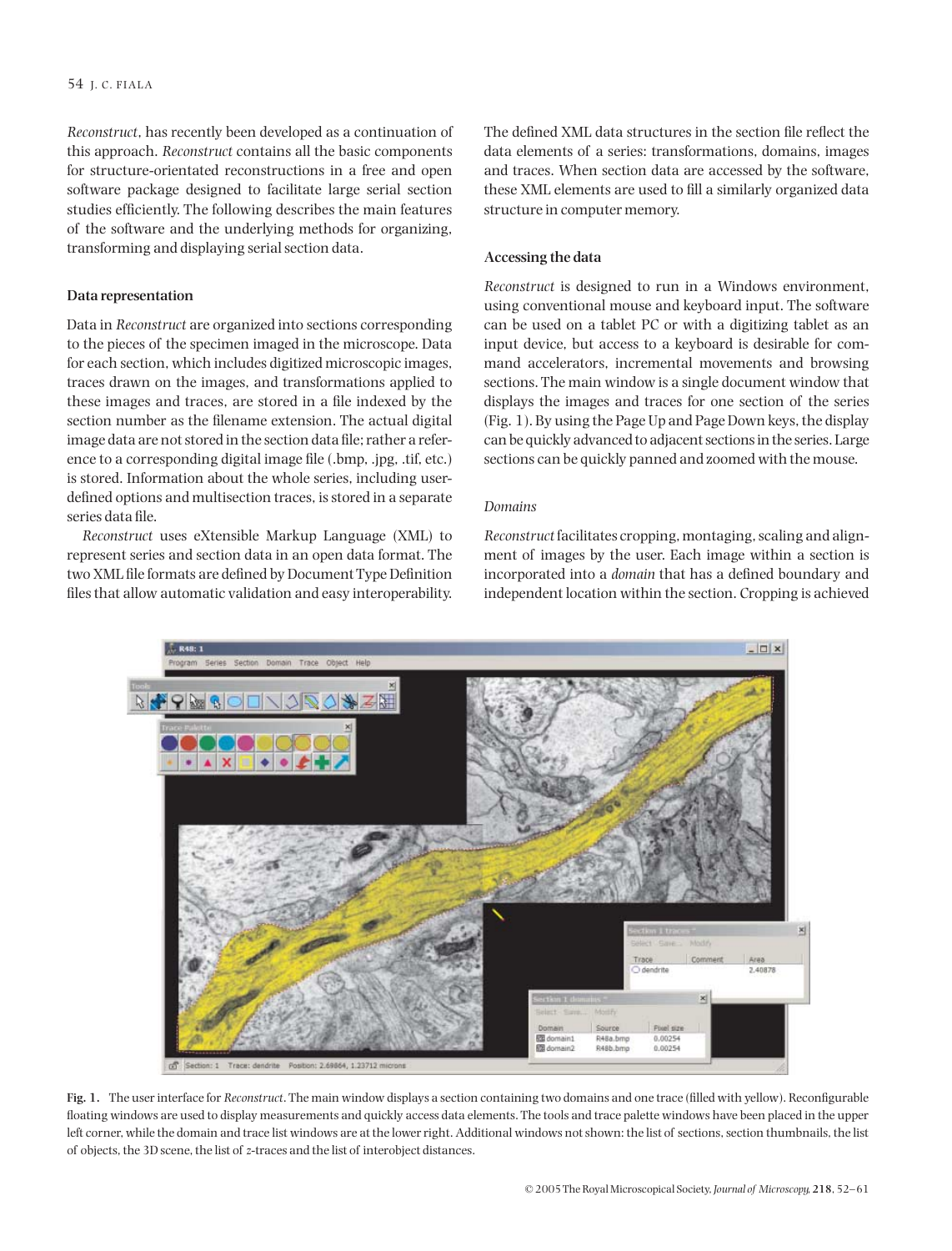by drawing a new domain boundary. The domain boundary outlines the region of the image to be displayed in the section. Multiple image domains can be placed side-by-side within a section to make a montage, a composite picture of a large section from many smaller images (Fig. 1). Montaging is realized by independent transformations associated with each domain. Each transformation incorporates a unique amount of translation, rotation, scaling, skew and deformation.

When the image data are imported into a section, the image pixels are scaled using a magnification factor, the pixel size. The pixel size parameter tells how big a pixel of the image is in the units defined for the series. Each image has its own magnification factor. This allows images obtained at different magnifications or scanned with different settings to be accurately incorporated into the same series.

The transformation used to place the image within the section is also used to align the image with adjacent sections. This is accomplished by adjusting the parameters of the transformation according to user input, by image cross-correlation, or using a set of traces as alignment fiducial marks. By restricting display to polygonal domains within an image, this approach can also be used to correct a folded or cracked section. Domains can be defined on either side of the fold. By adjusting the transformation for each domain, the image could be effectively unfolded, placing each part correctly within the section.

An important feature of *Reconstruct*is that original image data are never altered. Cropping, montaging, scaling and alignment are all performed dynamically on the image data each time they are accessed and displayed. This allows these edits to be undone and continuously modified, and reduces the storage overhead associated with large section bitmaps, but it also requires that the display processing be carried out as efficiently as possible.

#### *Sections*

Section data are organized as linked lists of transformations in computer memory. Each transformation contains either a domain or one or more traces defined in a local coordinate system. The transformation parameters define how the local coordinate system of the image or trace will be mapped into the section.

To display a section, each domain boundary is transformed into section coordinates and the interior region mapped onto a bitmap representing the display area (Fig. 2). For those domains that have a region on the display not obscured by other domains, the associated image file and transformation are used to fill the region pixel-by-pixel. After all images are rendered in this manner, the traces are transformed into the section and drawn. Traces may be filled with colour to highlight the interior. Finally, the display bitmap is copied to the client area of the window.

The process of creating the section display can be timeconsuming for a large amount of image data. The majority of this time is consumed by the retrieval and decompression of image files from the hard drive. Once the image data are in memory the rendering of whole sections is relatively rapid,



**Fig. 2.** The mapping of data elements onto the section. Each trace and domain is associated with an independent transformation that determines the size and location of the element on the section. In this example each domain has a rectangular boundary that defines the area of the image to be displayed. In general, domains can be any shape that can be created by the drawing tools.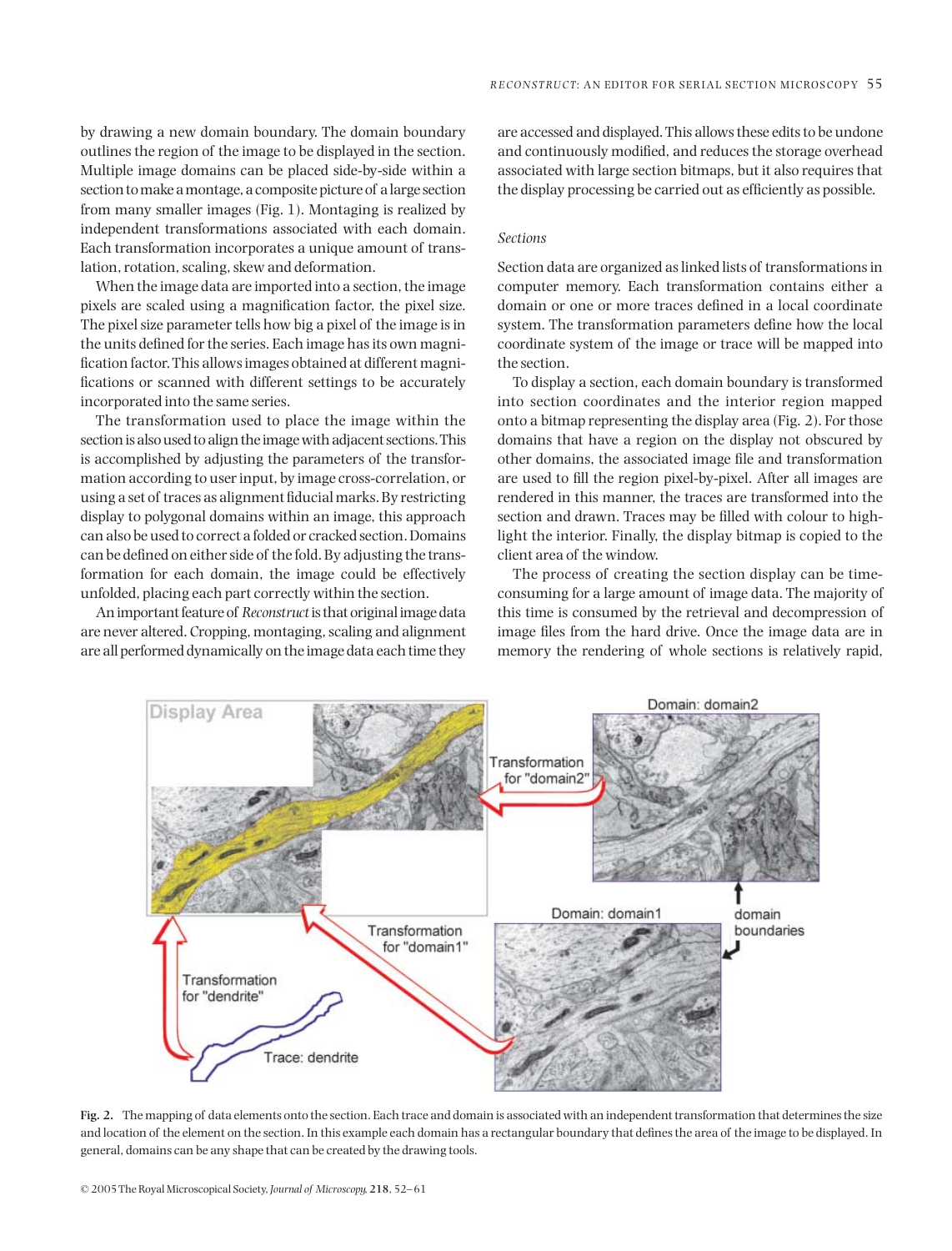| Domain<br>size<br>(Mpixels) | No. of<br>colours | Average<br>domain<br>file size $(Mb)$ | Format      | No.of<br>domains<br>per section | Section<br>rendering<br>time(ms) | Average<br>proxy<br>file size $(Mb)$ | Rendering<br>time with<br>$proxies$ (ms) |
|-----------------------------|-------------------|---------------------------------------|-------------|---------------------------------|----------------------------------|--------------------------------------|------------------------------------------|
| 4.7                         | 16777216          | 14.2                                  | <b>BMP</b>  | u                               | 1690                             | 0.034                                | 630                                      |
| 45.6                        | 256               | 12.4                                  | <b>JPEG</b> | 4                               | 9800                             | 2.85                                 | 610                                      |
| 10.4                        | 256               | 4.7                                   | <b>IPEG</b> |                                 | 940                              | 0.885                                | 450                                      |

**Table 3.** Performance times for section display onto a 1600 × 1200-pixel screen using a Dell Optiplex GX260 with a 2-GHz processor, 512 Mb of memory, and a standard IDE/ATA hard drive.

depending primarily on the number of domains and the complexity of the domain transformations. Only those images actually visible on screen are read from the drive and transformed onto the display. This helps speed up display processing and reduce memory requirements. When the whole section is visible on screen the resolution requirements are generally low, so the costly image retrieval step is further reduced by the use of lower-resolution proxy images that are more quickly accessed and displayed when the full resolution of the data is not needed. This reduces the section display time to about half a second even when a section contains more than 100 Mb of data (Table 3).

When the display is advanced to a new section, the previously displayed section is retained in memory. Because display bitmaps have already been created for both the current and the previous sections, the main window display can quickly alternate between them. This allows rapid flicking between adjacent sections and the ability to detect misalignments by apparent motion (Levinthal & Ware, 1972). The current and previous sections can also be rapidly blended together as another means for evaluating alignments.

# *Series*

Most processing in *Reconstruct* pertains to the two recently accessed sections, but commands are also provided to accelerate processing of multiple sections throughout the series. A list of all the sections is available in a floating window. This section list can be used to change the current section, renumber sections and delete sections. Thumbnail display of multiple sections is also possible using the floating thumbnails window. The size and magnification of thumbnail images are adjustable. Thumbnails can be displayed as an array of selectable buttons or as a set of overlaid images. Overlaid thumbnails can be animated to obtain a dynamic view of the 3D structure of the series data.

Images can be distributed as a group to sequential sections, so that a user can quickly go from a set of image files to a series filled with image data. After a section has been filled with data, the entire collage of transformed domains and traces can be exported to a new image file. This operation allows alignments and segmented images to be exported to other programs for further processing.

Data elements (sections, domains or traces) or parameter settings from another series can be copied into a series using the Series Import operation. By allowing multiple investigators to later combine their analyses, this operation facilitates collaboration and division of labour on large projects. The Import Series function can also be used to copy, backup or rename an entire series.

## **Tracing**

Traces are the basis for quantitative measurements, and can also be used to guide alignments and 3D surfacing of objects. Although automatic segmentation is appropriate for some kinds of data, manual tracing is still required for most microscopic images, so *Reconstruct* includes facilities for creating traces on sections by drawing with a mouse or pen. A form of user-guided automatic tracing is provided by the Wildfire region growing tool. With this tool the user clicks in the interior of the region to be outlined and the software automatically determines the boundary of the region based on user-defined criteria on the hue, saturation and brightness of the region.

The polyline traces are stored in the section file as a sequence of (*x*,*y*) points. The actual location of the trace on the section is determined by applying an associated transformation to the points (Fig. 2). To relate traces between sections each trace is named. Traces with the same name identify the 3D object to which the traces belong or define other correspondences between sections. Special symbols are used in the name string to number trace names automatically. Automatic numbering of traces allows the rapid creation of unique pairs of corresponding traces on adjacent sections. Corresponding traces can then be used for aligning the sections. Automatic numbering also allows objects to be split apart into component traces. These components can later be recombined into one object by again renaming without automatic numbering.

The attributes of a trace include the name, the border and fill colours, the fill style, and an optional comment string. A default set of attributes is used for new traces. These default values can be rapidly changed with a user-defined palette. In addition to trace attributes, the palette allows rapid selection of a previously defined trace shape. The trace shape can be repeatedly applied to the section by a single click of the mouse.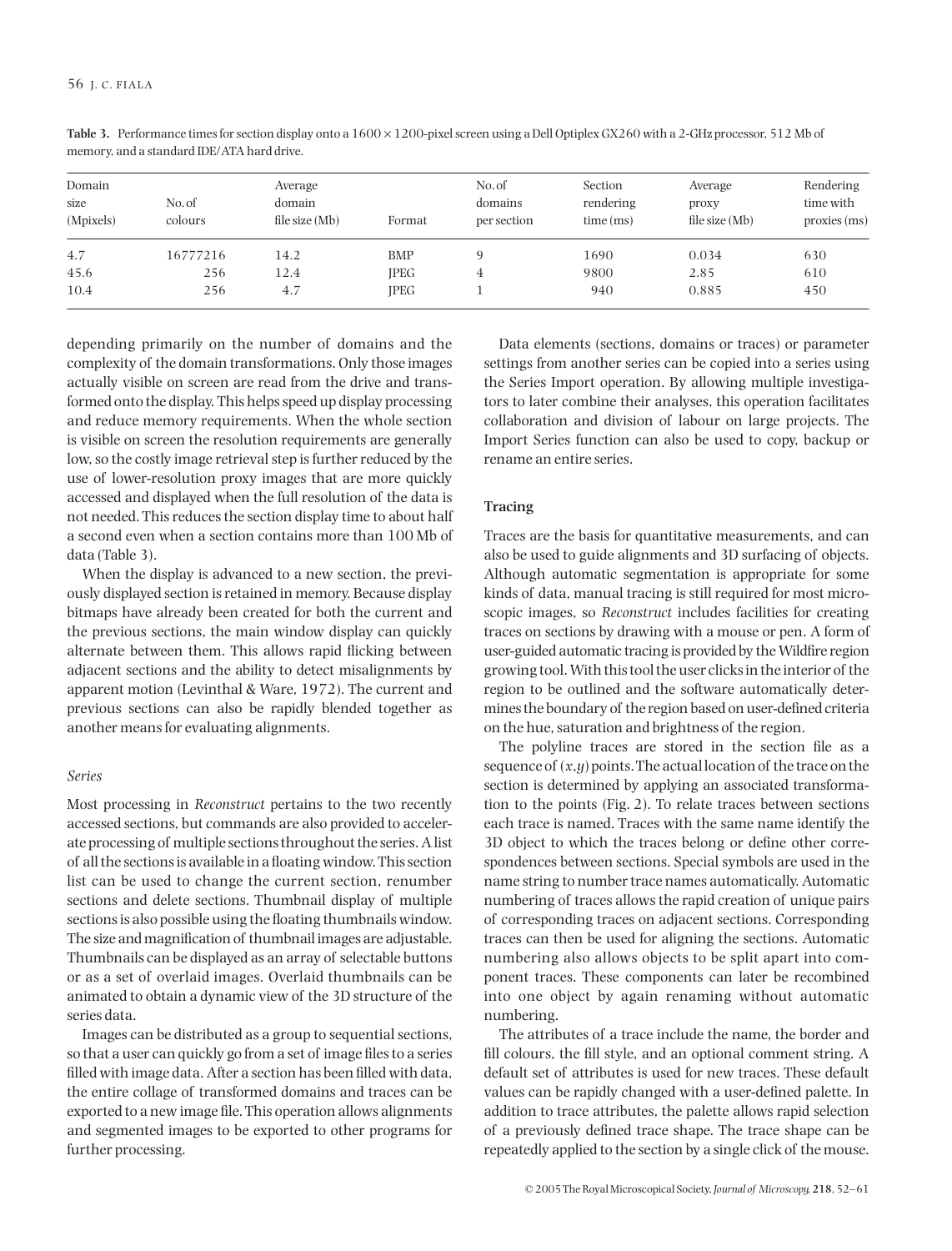Traces can be used to form sampling grids for stereological measurements. These grids can also be placed on a section with a single mouse click. Built-in stereological traces currently include point, rectangular and cycloidal grids, and grids of unbiased sampling frames. Other types of grids can be easily created by drawing the component shape and then setting the grid tool options to incorporate this shape into a grid with the desired dimensions.

In addition to section traces, *Reconstruct*supports the drawing of *z-*traces that span multiple sections. These *z*-traces are useful for making 3D measurements and for defining paths through the sections. The location of *z*-traces can be visualized in the 3D scene along with objects reconstructed from section traces.

## **Calibration and measurement**

*Reconstruct* works in an arbitrary system of units. The user defines the units of measurement for each series. All input and output values are consistently in these units. For example, if the units are declared to be 'micrometres' then all values entered for section thickness, movements, image pixel size, etc., are in micrometres. Traces and transformations are stored in micrometres, and quantitative output, such as trace lengths, are reported in micrometres as well.

The magnification of image data can be calibrated by drawing traces on an image of a scale of known size, i.e. a calibration specimen that was imaged at the same magnification and digitized with the same settings as the data. The square pixel size is determined by dividing the total trace length in series units by the length in pixels. Images of calibration specimens can be stored anywhere within the series. By convention, a calibration image for the series is placed in an empty section at the start of the series in section 0. Section 0 is a special section that is not used to define objects or compute *z*-distances (see below).

Section thickness is another critical parameter for obtaining accurate 3D measurements and reconstructions. To provide maximum flexibility, *Reconstruct* allows each section in a series to have a different thickness. The thickness of individual sections can be measured from minimal folds (Small, 1968) or by measuring the dimensions of sections obtained from a truncated pyramid (Papadimitriou *et al*., 2003). Alternatively, mean section thickness for the series can be estimated using longitudinally sectioned cylindrical objects such as mitochondria (Fiala & Harris, 2001a), in which case all sections would be given this mean thickness.

The *z*-distance, the distance along the axis perpendicular to the plane of sectioning, is used to compute 3D values. The *z*distance for any section is computed by adding the section thicknesses of all preceding sections to the thickness of that section (Fig. 3). This allows distances between sections of different thicknesses to be accurately represented.

Once a series has been calibrated, accurate measurements will be automatically generated whenever a list of elements is



**Fig. 3.** Two methods are provided for the computation of *z*-distances. One computes the distance to the middle of the section ( $z = t_1 + t_2 + t_3 + ...$ + *t<sub>n</sub>* + *t<sub>n</sub>*/2), while the other computes the distance to the top of the section ( $z = t_1 + t_2 + t_3 + \dots + t_{n-1} + t_n$ ). The latter method provides an easy way to represent gaps of missing sections by giving a larger thickness to the sections at the top of the gaps, while the former gives more accurate *z*distances and 3D representations when sections have different thicknesses.

displayed. The domain list displays the length, area and midpoint of the boundary of each domain. The object list displays the surface area and volume of objects, and the number of component traces. The list of traces in the current section displays trace length and area, the trace centroid, and the minimum and maximum *x*- and *y*-values for the trace. A Series Export operation allows the trace lists for all sections to be collated in one file for further processing by spreadsheet or statistics software. Additional lists calculate and display the lengths of *z*-traces and the 3D distances between objects. The rows and columns of all lists can be limited by defining limit strings that use wildcard characters to match the names of the elements. All lists can be saved as text files for spreadsheet or statistics processing.

## **Movements and alignment**

Every domain and trace has a transformation associated with it to allow independent movement of data elements (Fig. 2). A single domain or trace can be moved within the section by changing its transformation. The entire section can be moved by changing all the transformations together. Each transformation maps trace points or image pixels into the section using a combination of basis functions in two dimensions (Fiala & Harris, 2001b). Essentially, each basis function represents an elementary motion such as translation, rotation, slant, scaling, deformation or bending. By combining these movement components in different proportions, a complex remapping of the underlying data is possible.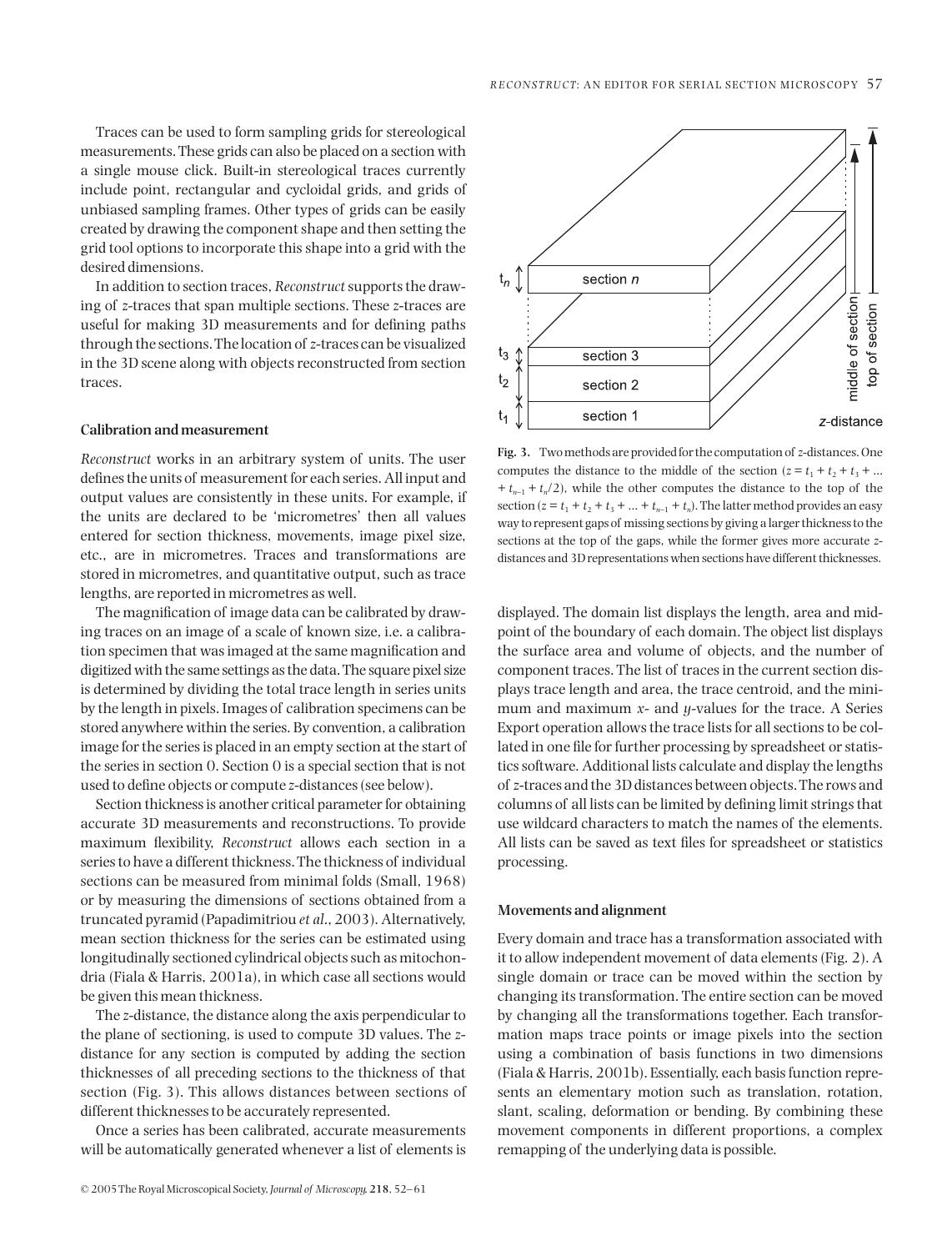

**Fig. 4.** Reconstruction of a pollen grain from 46 confocal microscopy sections. (A) Each aligned section was captured with a square border (grey) created bythe computer. The profiles of the pollen grain (white region) were traced using *Reconstruct*'sWildfire region growing tool (black line at border of white region). (B) Misaligned sections were created by applying random rotations and translations. (C) Trying to realign the sections using the correlation method only corrects for translations. (D) The pollen grain as displayed by *Reconstruct*from the original aligned data. (E) The misaligned series was completely realigned by the point correspondence method. The user entered a point at each corner of the square border and *Reconstruct* computed the alignment of each section from these points. (F) The pollen grain displayed by *Reconstruct* after realignment of sections using the point correspondence method. Both types of alignments, correlation and point correspondence, could be performed rapidly in *Reconstruct*, requiring only 8–9 min to align 46 sections.

Movements of domains, traces and entire sections can be carried out by explicitly specifying the movement, e.g. 'rotate 37 degrees clockwise', or by using the keyboard to make incremental adjustments. Doing this while blending or flickering two sections allows sections to be manually aligned. In addition, *Reconstruct* provides two easier ways to align sections: by image correlation and by correspondence of traces (Fig. 4). All methods for movement and alignment can be applied to the problem of arranging domains into a montage as well.

Aligning by correlation computes the peak of the crosscorrelation function between the current and previous sections, and determines the translation required to move the current section to the peak location. Aligning by correlation only works for pure translational offsets between sections, but it can sometimes be used iteratively with keyboard rotations and scaling to achieve more general alignments.

Alignments are more readily achieved by treating pairs of traces in adjacent sections as fiducial marks to guide registration. In this approach, *Reconstruct* computes the transformation that minimizes the distance between the centroids of pairs of traces in adjacent sections. Any type of intrinsic or imposed

fiducial markers can be utilized to align sections including material embedded with the specimen before sectioning (Humm *et al*., 1995) and the geometric points of the truncated pyramid method (Papadimitriou *et al*., 2003).

An alignment transformation computed from trace correspondences can be limited to rotations and translations by using a subset of the transformation basis functions. Using more basis functions allows more degrees of freedom for alignment but introduces the potential for distorting the section. To avoid distorting the sections through ambiguous alignments, the entire section can be aligned at once. A combination of blending and flickering is used to evaluate alignments and help minimize distortions. Flickering helps reveal whether the differences between sections are simply local changes in object structure vs. uniform apparent motion consistent with whole section misalignment.

An individual movement or alignment operation can be repeated with a keystroke. An adjustment made to one section can be easily applied to the rest of the sections. This allows the correction of a misalignment at one point in a series to be propagated to the rest of the series. A sequence of movements can also be recorded and applied to other sections.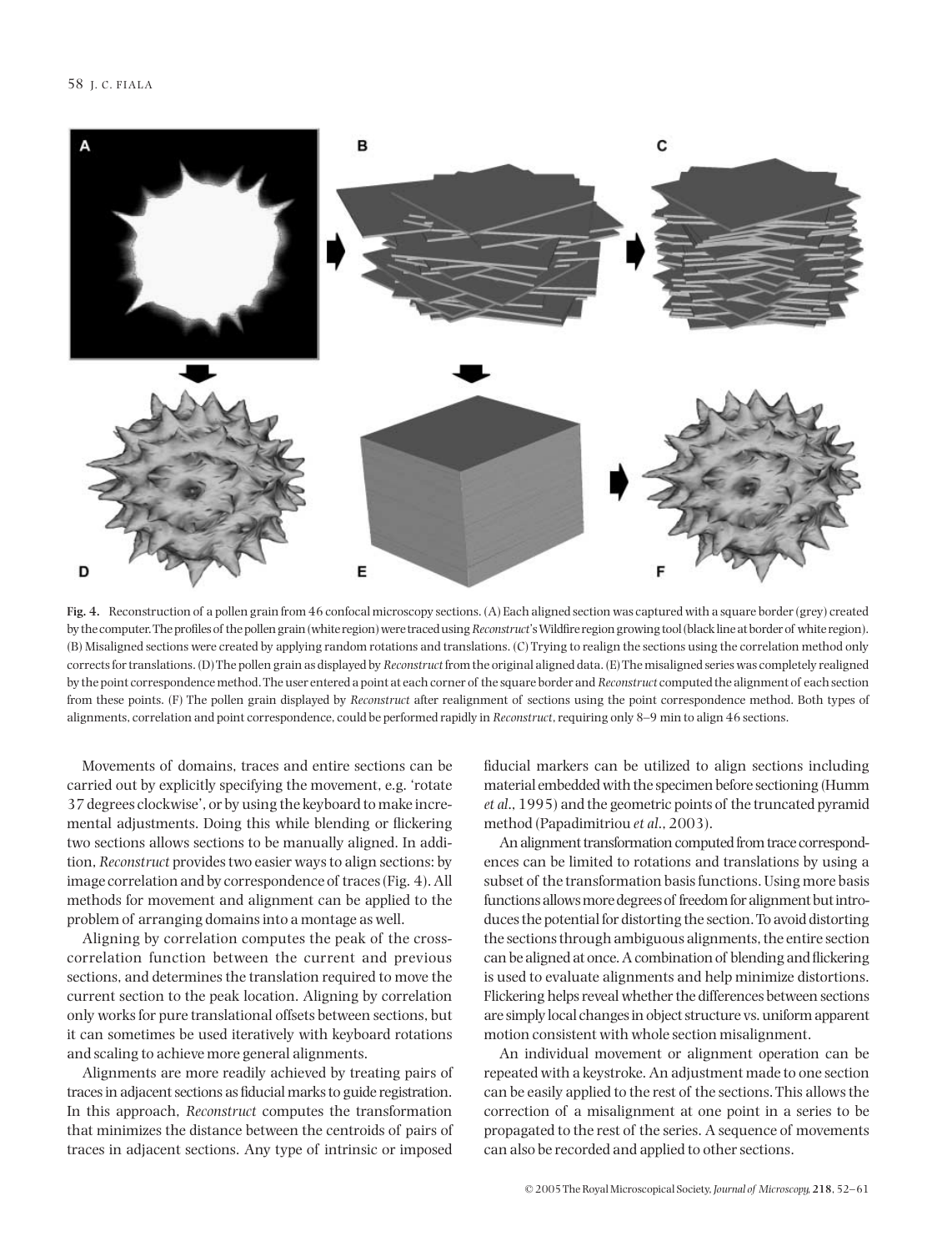

**Fig. 5.** Examples of 3D representations of one object generated by *Reconstruct*. The object was defined by tracing profiles of a dendritic spine on a pyramidal neurone in the hippocampus. All images were saved from the 3D scene at the same magnification and viewing angle. (A) The traces in three dimensions. (B) The areas inside the traces. (c) Triangular faces placed at the midpoints of the traces. (D) A box centred on the object. (E) A Boissonnat surface drawn as a wireframe. (F) A Boissonnat surface without smoothing. (G) A Boissonnat surface with smooth shading. (H) A cylinder centred on the object. (I) An ellipsoid representing the axes of the scatter matrix of the trace points. (J) A double pyramid centred on the object. (K) A sphere centred on the object. Shapes such as boxes, cylinders and spheres are useful as 3D calibration objects and as 3D substitutions for objects only in single sections.

#### **Objects and 3D display**

An object is defined to be the set of all traces in the series that have the same name. A list of the objects in the series is used to delete, rename and modify objects, to display object measurements, and to add or remove objects from the 3D scene. The 3D scene is an OpenGL graphics window for previewing the 3D representation of an object. When an object is added to the scene, a 3D representation is generated from the object's component traces. The 3D representation can be as simple as the traces placed at the correct *z*-distances, or as complex as surfacing the traces with triangular surface patches (Fig. 5).

The scene window can be used to arrange multiple objects from a series in space. Objects from another series can be combined with the scene, allowing a large 3D reconstruction to be easily generated from multiple series. The scene is rendered

with the fidelity of the computer's OpenGL implementation, and this generally allows the diffuse, ambient, emissive, specular and transparency properties of objects to be specified. The scene can be interactively rotated, panned, zoomed and animated with the mouse. The final scene can be saved to a bitmap or VRML file. VRML (Virtual Reality Modelling Language) output allows the 3D reconstruction to be viewed over the web or imported into other programs for highresolution rendering.

## **Obtaining the software**

*Reconstruct* is freely available at <http://synapses.bu.edu/>or [http://synapses.mcg.edu/.](http://synapses.mcg.edu/) *Reconstruct*will run on all Microsoft Windows operating systems and may run on other platforms with an appropriate Win32 emulator/translator, such as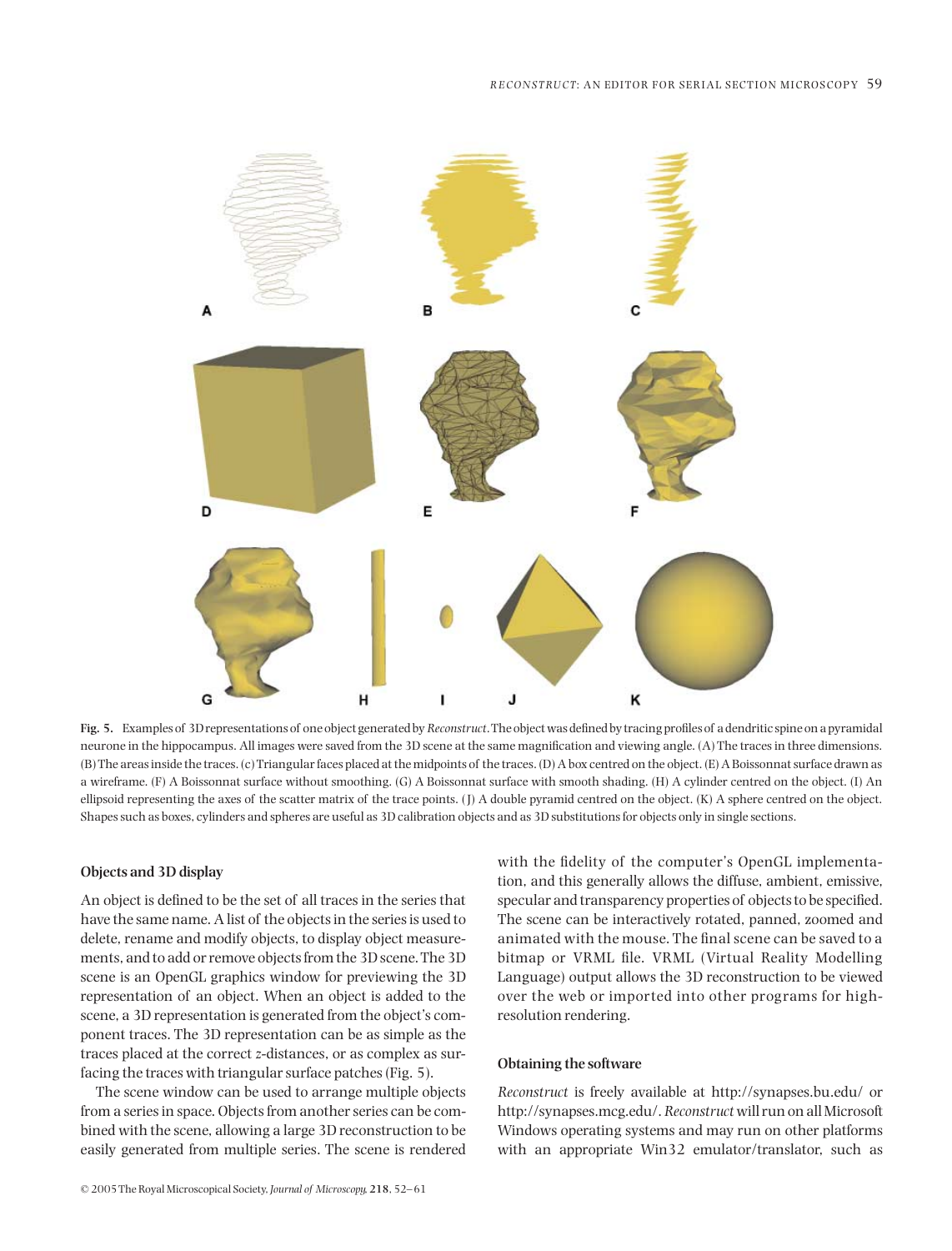WINE (GNU/LINUX) or Virtual PC (Mac OS X). The only required libraries are Win32 and OpenGL.

A users group has been established to help users exchange information about *Reconstruct (*<http://groups.yahoo.com/> group/reconstruct\_users/). The users group serves as a forum for sharing software updates and information on how to use *Reconstruct*. The full functionality of *Reconstruct* is detailed in the online user's manual. The manual contains important documentation such as the formulas used for all measurements reported by the software. In addition, the manual includes strategies and protocols for obtaining good alignments, and for ensuring that the 3D surfacing algorithm returns reasonable results.

#### **Conclusions**

*Reconstruct* facilitates the study of complex anatomical arrangements within serial sections and serves as an organizing medium for storage and review of large digital data sets. Series with tens of thousands of sections and hundreds of images per section can be quickly examined at any desired magnification. The basic functionality has been proven in numerous serial section studies (Table 2). Reconstruct offers further increases in productivity, by allowing these methods to be applied more quickly and with greater flexibility.

Although *Reconstruct* is useful in its present form, there is plenty of room for improvement. Additional image import and data export options are desirable, as are additional tracing and editing tools and techniques for alignments, segmentation and 3D surfacing. Full source code is available to facilitate continued expansion and development of the software. Of particular interest for future development will be increased automation of alignment and montaging functions.

As free software, *Reconstruct* makes it easier for laboratories to conduct serial section microscopy studies. *Reconstruct* can be disseminated along with the data to facilitate collaborative projects. In summary, the software makes computer analysis of large volumes of sectioned tissue less time-consuming, more cost-effective and more amenable to data sharing.

## **Acknowledgements**

The development of *Reconstruct* was supported, in part, by Human Brain Project grants R01-MH/DA057351 and R01-EB002170 to Dr Kristen M. Harris (Medical College of Georgia), and by Mental Retardation Research Center grant P30-HD18655 to Dr Joseph Volpe (Children's Hospital, Boston), with funding from the National Institute of Mental Health, the National Institute on Drug Abuse, the National Institute of Child Health and Human Development, the National Aeronautics and Space Administration, the National Institute on Aging, the National Institute of Neurological Disorders and Strokes, and the National Institute of Biomedical Imaging and Bioengineering.

#### **References**

- Alberio, S.O., Dias, S.S., Faria, F.P., Mortara, R.A., Barbieri, C.L. & Haapalainen, E.F. (2004) Ultrastructural and cytochemical identification of megasome in *Leishmania (Leishmania) chagasi*. *Parasitol. Res*. **92**, 246–254.
- Brown, L.G. (1992) A survey of image registration techniques. *ACM Computing Surveys*, **24**, 325–376.
- Cerri, P.S., de Faria, F.P., Villa, R.G. & Katchburian, E. (2004) Light microscopy and computer three-dimensional reconstruction of the blood capillaries of the enamel organ of rat molar tooth germs. *J. Anat*. **204**, 191–195.
- Cooney, J.R., Hurlburt, J.L., Selig, D.K., Harris, K.M. & Fiala, J.C. (2002) Endosomal compartments serve multiple hippocampal dendritic spines from a widespread rather than a local store of recycling membrane. *J. Neurosci*. **22**, 2215–2224.
- Dhanrajan, T.M., Lynch, M.A., Kelly, A., Popov, V.I., Rusakov, D.A. & Stewart, M.G. (2004) Expression of long-term potentiation in aged rats involves perforated synapses but dendritic spine branching results from high-frequency stimulation alone. *Hippocampus*, **14**, 255–264.
- Fiala, J.C., Allwardt, B. & Harris, K.M. (2002) Dendritic spines do not split during hippocampus LTP or maturation. *Nat. Neurosci*. **5**, 297–298.
- Fiala, J.C., Feinberg, M., Popov, V. & Harris, K.M. (1998) Synaptogenesis via dendritic filopodia in developing hippocampal area CA1. *J. Neurosci*. **18**, 8900–8911.
- Fiala, J.C. & Harris, K.M. (2001a) Cylindrical diameters method for calibrating section thickness in serial electron microscopy. *J. Microsc*. **202**, 468–472.
- Fiala, J.C. & Harris, K.M. (2001b) Extending unbiased stereology of brain ultrastructure to three-dimensional volumes. *J. Am. Med. Informatics Assoc*. **8**, 1–16.
- Fiala, J.C. & Harris, K.M. (2002) Computer-based alignment and reconstruction of serial sections. *Microscopy Anal. USA Edition*, **52**, 5–7.
- Fiala, J.C., Kirov, S.A., Feinberg, M., Petrak, L., George, P., Goddard, C.A. & Harris, K.M. (2003) Timing of neuronal and glial ultrastructure disruption during brain slice preparation and recovery in vitro. *J. Comp. Neurol*. **465**, 90–103.
- Huijsmans, D.P., Lamer, W.H., Los, J.A. & Strackee, J. (1986) Toward computerized morphometric facilities: a review of 58 software packages for computer-aided three-dimensional reconstruction, quantification, and picture generation from parallel serial sections. *Anat. Record*, **216**, 449–470.
- Humm, J.L., Macklis, R.M., Lu, X.Q., Yang, Y., Bump, K., Beresford, B. & Chin, L.M. (1995) The spatial accuracy of cellular dose estimates obtained from 3D reconstructed serial tissue autoradiographs. *Phys. Med. Biol*. **40**, 163–180.
- Jourdain, P., Nikonenko, I., Alberi, S. & Muller, D. (2002) Remodeling of hippocampal synaptic networks by a brief anoxia-hypoglycemia. *J. Neurosci*. **22**, 3108–3116.
- Kirov, S.A., Petrak, L., Fiala, J.C. & Harris, K.M. (2004) Dendritic spines disappear with chilling but proliferate excessively upon rewarming of mature hippocampus. *Neuroscience*, **127**, 69–80.
- Leitinger, G. & Simmons, P.J. (2002) The organization of synaptic vesicles at tonically transmitting connections of locust visual interneurons. *J. Neurobiol*. **50**, 93–105.
- Levinthal, C. & Ware, R. (1972) Three dimensional reconstruction from serial sections. *Nature*, **236**, 207–210.
- Lindemann, B. (2001) Receptors and transduction in taste. *Nature*, **413**, 219–225.